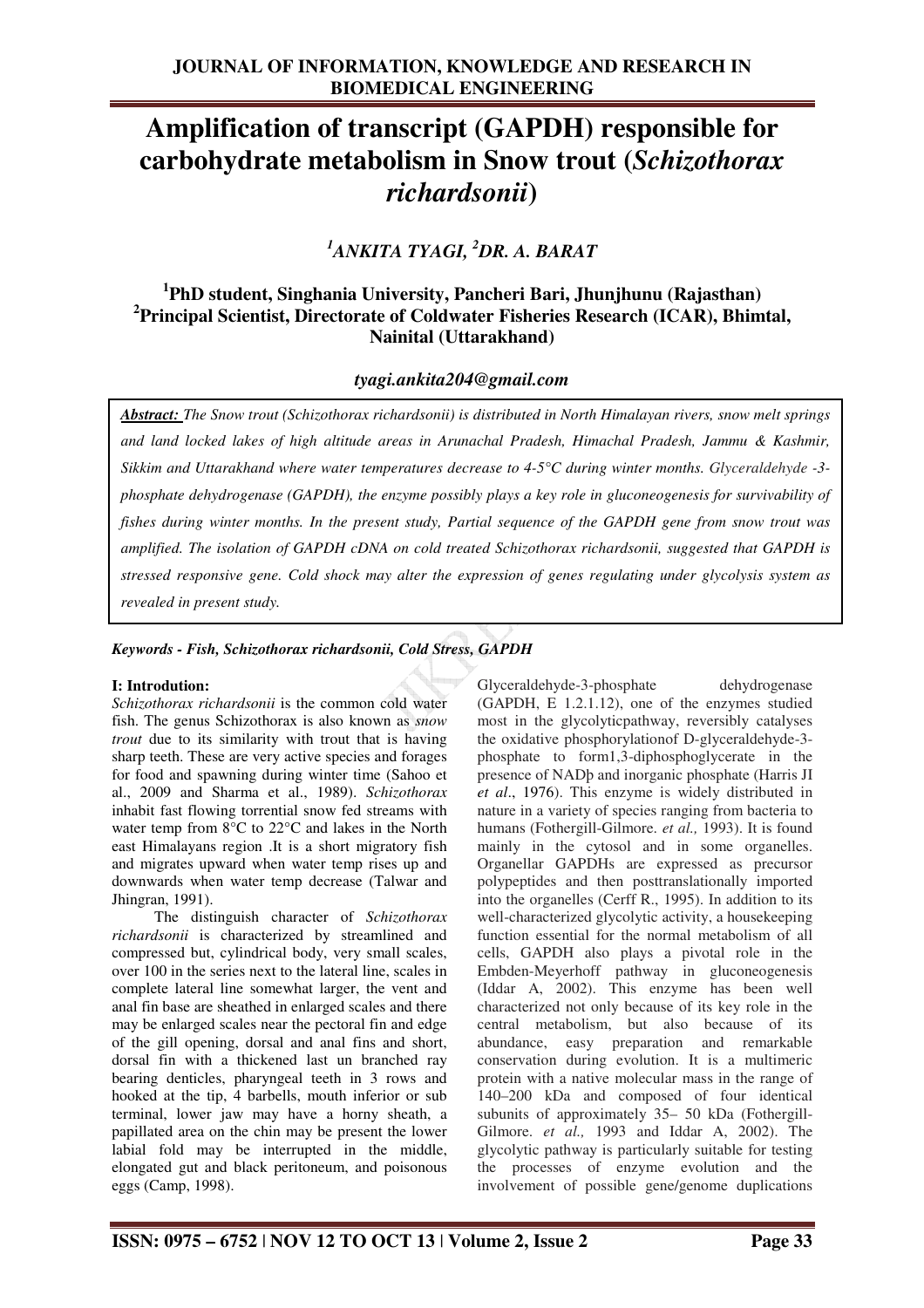and/or horizontal gene transfer events. This central metabolic route is highly conserved and ancient; it is therefore possible to compare the enzymes included in this pathway from phylogenetically distant organisms. GAPDH is one of the most highly conserved glycolytic enzymes, for instance the rate of evolution of the catalytic domain is only 3% per 100 million years (Fothergill-Gilmore. *et al.,1993*).

In animal, chilling injury occurs at temperature between  $0^{\circ}$ C and  $15^{\circ}$ C. Although, chilling affects the growth of fish, however, only in extreme conditions it affects the animal. Chilling injuries can be categorized as primary injuries and secondary injuries (Raison and Lyons, 1986). Primary chilling injuries are described as temporary dis functionings of animal metabolism that are usually reversible in nature. The animals exposed to chilling may exhibit a loss of vigour and reduced growth rate in absence of other visual symptoms of injury.

Freezing stress occurs when the temperature drops below 0°C. During freezing of animal, ice forms first in the extracellular compartment, reducing its water potential and leading to loss of water from cells by osmosis. Ice formation initiates in large vessels where solute concentration is at the lowest (Levitt, 1980). These ice crystals continue to grow until chemical potentials between ice and unfrozen water is reached to equilibrium (Mazur, 1970). Extent of freezing injury is related to the formation of ice crystals that occurs when ice nucleation can no longer be avoided (Burke *et al.,* 1976). Formation of ice could be avoided to a certain extent by the presence of solutes like glycerol and by supercooling, allowing the cell fluid to be cooled down to the temperature below freezing without ice nucleation. Glycerol is the most important metabolite which has frequently been used as reliable indicators for physiological response under stressful condition. It was confirmed by many worker that the accumulation of glycerol in winter serves as antifreeze when fish were held at high temperature and subjected to low temperature. Driedzic *et al.,* (1998) establish that glycerol appears to be synthesized by conversion of DHAP to glycerol phsphate (G3P) then converted to glycerol; the reactions are catalyzed by glycerol-3 phasphate dehydrogenase (GPDH). Another enzyme that is potentially critical to increase in glycerol<br>production is glyceraldehydes phosphate production is glyceraldehydes dehydrogenase (GAPDH) as this enzyme is a necessary component of gluconeogenesis.

A number of studies have been carried out to amplify the gpdh gene in fishes which produce glycerol to adopt the cold temperature. Alternatively, limited studies are available on the GAPDH gene in fishes which also involved in glycerol production.In the present study; we amplify the partial cDNA sequences of GAPDH in liver of snow trout.

**II: Material and Methods: Collection of Fish** 

The Snow trout fishes, average weight 50-100g were collected from River Kosi, near Almora, during the month of December, 2010 the fishes were transported to wet laboratory and acclimatized at cold temperature (10-15°C).

#### **Tissue collection**

Samples of 100mg tissue were harvested from liver of freshly sacrificed fish. Tissue samples were immediately stored in 1ml. of RNAlater (Ambion, USA) solution. Initially, tissue samples were kept at 4 <sup>0</sup>C overnight for complete infiltration of RNAlater in the tissue and then kept at  $80^{\circ}$ C.

#### **RNA preperation**

Total RNA was obtained from frozen tissue by ultra centrifugation in Tri Reagent solution which combines phenol and guanidine thiocynate (Ambion, USA). The sample is homogenate in Tri reagent solution and then homogenate is than seprate in to aqueous and organic phase by adding aqueous and organic phase by adding bromochloropropane and centrifuging.RNA partitions to the aqueous phase, DNA to the interphase, and proteins to the organic phase then RNA is precipitated from the aqueous phase with isopropanol, and finally it is washed with ethanol and solubilized. To remove endogenous DNA contamination the preparation of total RNA was digested with DNase. An aliquot of 5µg of total RNA was digested with 5U of DNase (Fermentus, USA) and 40U of ribonuclease inhibitor (Fermentus, USA), and then the solution was incubated at  $37^{\circ}$ C for 1hr. The enzyme was inactivated at  $65^{\circ}$ C for 10min. and the RNA solution was chilled on ice. RNA quality was assessed on 1.2% agarose gel containing 37% formaldehyde and showing clear 28S and 18S rRNA fragments and no smears, confirming integrities of all RNA. The quantity of the isolated RNA was assessed spectrophotometrically at 260 and 280 nm and obtained a good quantity of RNA.

#### **cDNA preperation**

Total RNA was treated with RNase free DNase (Fermentas) for 30 min at 37°C to eliminate genomic DNA contamination. For cDNA synthesis, some reagents were added 2µg total RNA, 1µl Oligo dT Primers, 1 µl Template (1µg), 1 µl Sterile, distilled water.

The tube was incubated at 65°C for 5 min to melt RNA secondary structures. Following reagents were added to the tube, mixed by pipetting and centrifuged briefly.

| 5X First Strand Buffer                      | 4 µl          |
|---------------------------------------------|---------------|
| 10mM DNTP                                   | $1 \mu l$     |
| RiboLock <sup>™</sup> RNase                 |               |
| Inhibitor <sup>TM</sup> (40 U/ $\mu$ I)     | $1 \mu l$     |
| RevertAid™ M-MuLV Reverse                   |               |
| Transcriptase (200 U/ µl)                   | $1 \mu l$     |
| Nuclease free Water                         | to $20 \mu l$ |
| The tube wee then contrificeed briefly and: |               |

The tube was then centrifuged briefly and incubated at 50°C for 60 min. The enzyme was inactivated by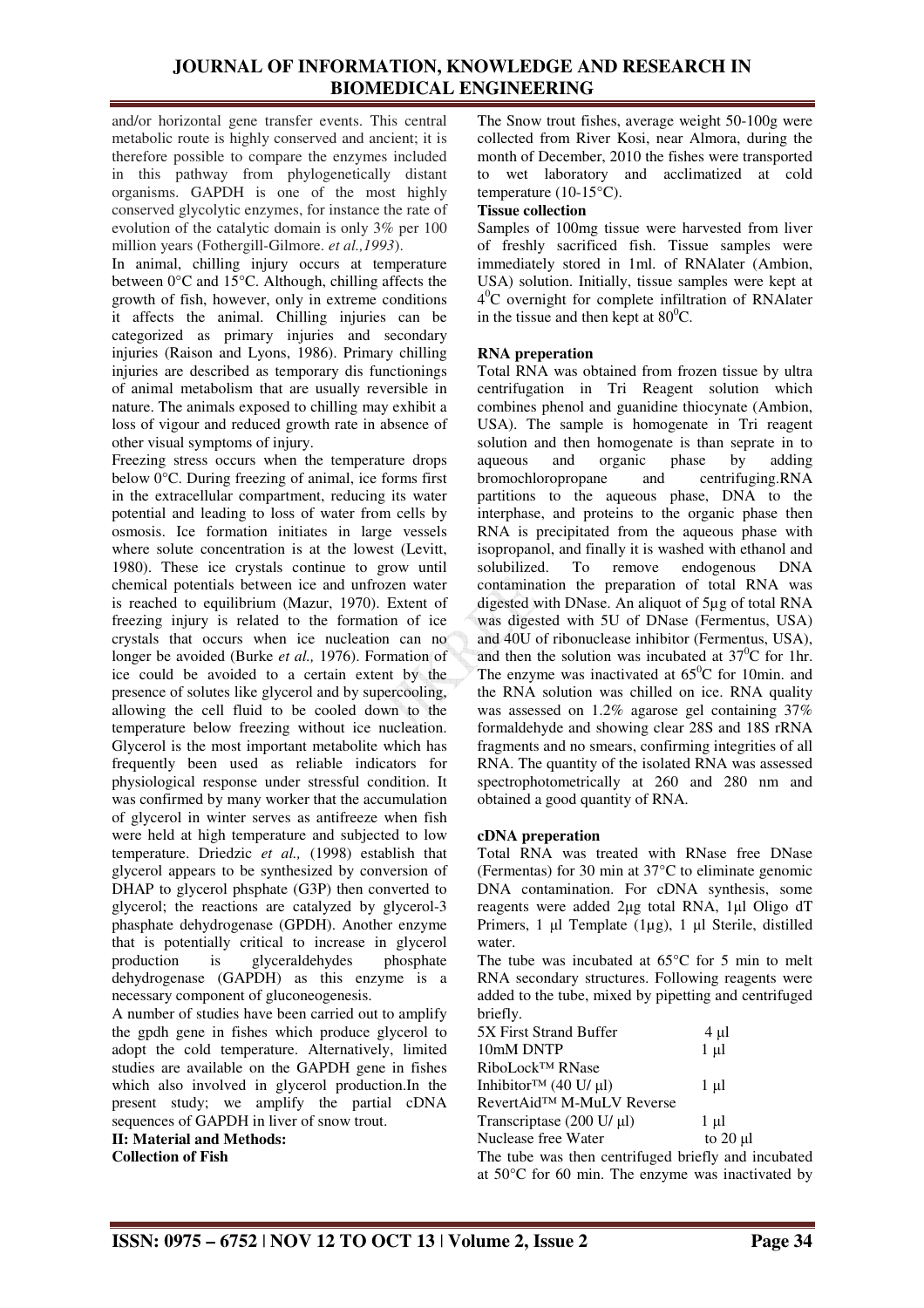heating at 70°C for 5 min. For PCR amplification, 1µl aliquot from the cDNA was used as template with gene specific primers. The PCR amplified DNA fragments were resolved by agarose gel electrophoresis (1.2%) and documented. The reverse transcription can be used immediately in second strand cDNA synthesis reactions or stored at -20°C for less than a week. For longer storage, -70°C is recommended.

#### **PCR for amplification of first stand cDNA**

Dilute the cDNA generated with the first strand cDNA reaction 1:1000 in Water, nuclease-free.

First stand cDNA was amplified with the use of GAPDH primer forward primer 5'CAAGGTCATCCATGACAACTTTG–3'and reverse primer 5' GTCCACCACCCTGTTGCTGTAG - 3' (universal primer). Gently vortex and briefly centrifuge all PCR reagents after thawing. Place a thin-walled PCR tube on ice and add the following reagents:

| $2 \mu l$                                                     |
|---------------------------------------------------------------|
| $5 \mu l$                                                     |
| $1 \mu l$ (0.2 mM each)                                       |
| $3 \mu l$                                                     |
| $1.5 \mu$ l                                                   |
| $1.5 \mu$ l                                                   |
| $0.5 \mu l$<br>Taq DNA polymerase $(5 \text{ u/}\mu\text{l})$ |
| $35.5 \mu l$                                                  |
| $50 \mu$ l                                                    |
|                                                               |

Perform PCR in a thermal cycler with a heated lid or overlay with 25 µl of mineral oil. PCR was carried with an initial denaturation at 94°C for 3 min followed by 35 cycles of 94ºC for 30s, 58ºC for 30s, and 72ºC for 45 sec.

Products obtained by PCR were run on 1% agarose gels. DNA was visualized on a spectrophotometer under UV light (364 nm). The gels were photographed with Alphaimager gel documentation system (Alpha Innotech Corporations). Molecular size markers were used alongside the sample to determine the quantity and size of sample DNA.

#### **III: Result:**

#### **RNA isolation**

RNA was isolate by the use of trizole methord. Isolation of RNA was quantified with U.V visible spectrophotometer.

Concentration of RNA ( $\mu$ g/ml) = OD<sub>260</sub> × 40 × Dilution factor

| 260           | 280                  | Ratio |
|---------------|----------------------|-------|
| $\sim$ $\sim$ | $\sim$ $\sim$ $\sim$ |       |

| O.D. | 0.035 |  |         | $0.017$ 2.05 |  |  |  |
|------|-------|--|---------|--------------|--|--|--|
|      |       |  | $- - -$ | $- - -$      |  |  |  |

 $=$  0.035 $\times$  40  $\times$ 250 = 350 ( $\mu$ g/ml) = 0.35 ng/ml  $n_1 \times v1 = n2 \times v2$ 

 $0.35$  s $\times$ ? = 1ng/ml  $\times$  50 ul = 0.007 ng RNA and rest water.

The working RNA samples were further qualitatively analyzed by 1.2% formaldehyde agrose gel. Sharp clear 28s and 18s RNA band were visualized.



Fig.1. L – Liver RNA C- Control RNA **cDNA synthesis** 

cDNA was quantified with U.V visible spectrophotometer.

Concentration of cDNA ( $\mu$ g/ml) = OD<sub>260</sub> × 50 × Dilution factor

260 280 Ratio

O.D. 0.037 0.020 1.85

First stand cDNA is synthesize by the ferments kit and further qualitatively analyzed by the 1.2% agrose gel. Gel analysis confirmed the clear band was visualized.



Fig 2. L- Liver cDNA C- Control cDNA

**Reverse transcriptase Polymerase chain reaction**  Dilute the cDNA generated with the first strand cDNA reaction 1:1000 in Water, nuclease-free. The RT-PCR using the primers obtained a GAPDH fragment of 508 bp fig.4 in the liver cDNA of *S. richardsonii.*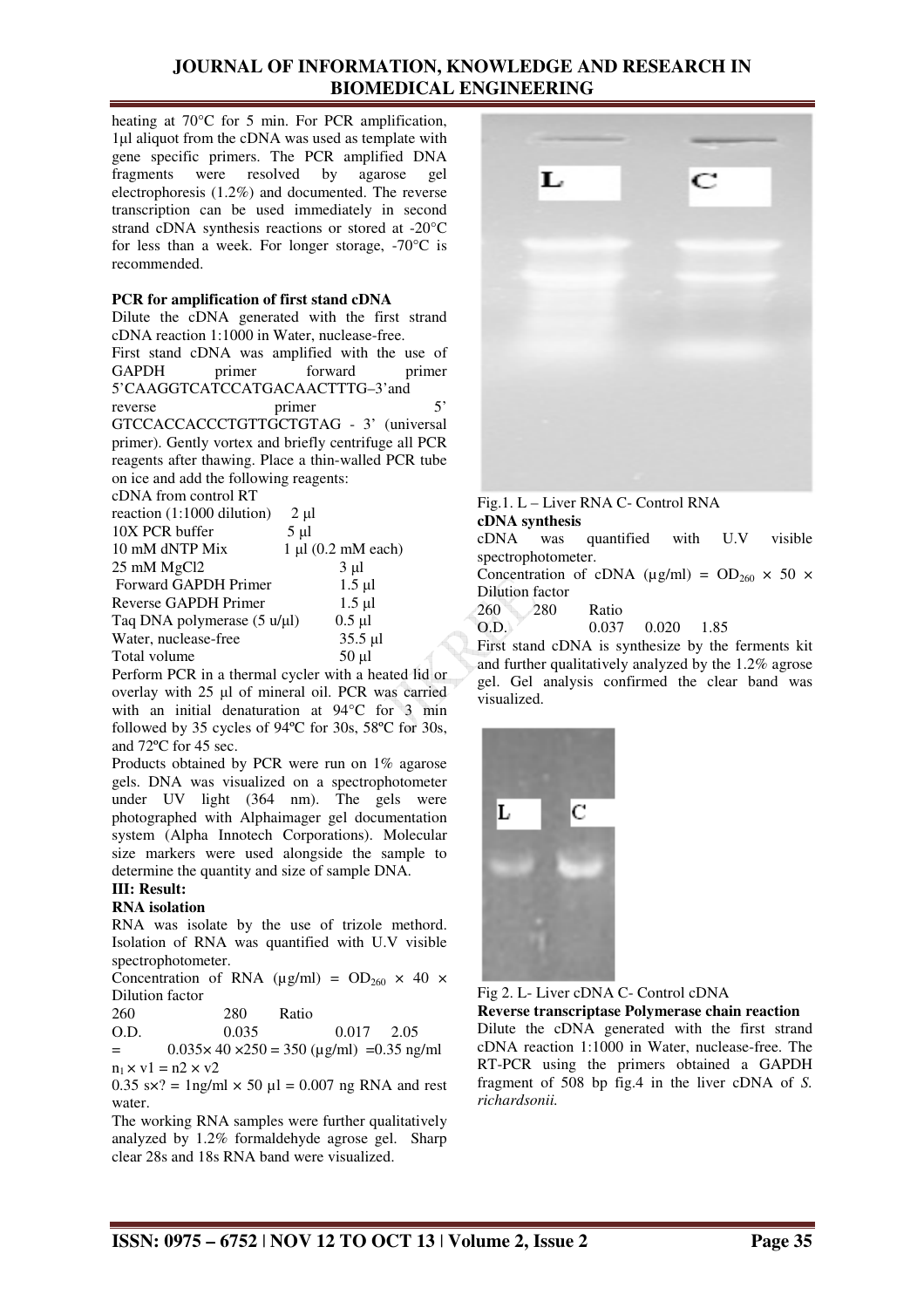

Fig.3. Expression of GAPDH gene in the liver cDNA of *S. richardsonii.* 

#### **VI: Disscusion:**

Many genes involved in biosynthesis of compatible solutes have been identified and cloned to improve cold stress tolerance in animal. In this study we isolated glycaldehyde-3-phosphate dehydrogenase gene in Indian Snow trout, *Schizothorax richardsonii*. GAPDH is a potentially critical enzyme to increase in glycerol production; it is a necessary component of gluconeogenesis. Stress tolerance can never be explained by the action of only compatible solutes, many other physiological adaptations have to take place to allow animal to survive low temperature. Temperature has an effective role in glycerol accumulation (Lewis et al., 2004; Raymond et al., 1996). Low temperature accumulates a very high concentration of glycerol in fishes. (Drirdzic and Ewart, 2004, Fletcher *et al.,* 2001). Driedzic *et al.,* (1998) studied that the primary site of Glycerol production occurs in liver via two metabolic pathways that involves the conversion of dihydroxyacetone phosphate (DHAP) to glycerol -3 phosphate then glycerol produce, which are reactions catalyzed by glycerol-3-phasphate dehydrogenase (GPDH) and glycerol-3-phosphat, respectively. Initially, glucose/glycogen and amino acids are the major carbon source for glycerol accumulation and later on protein synthesis and other enzyme activities<br>Glycerol-3-phosphate dehydrogenase (GPDH), Glycerol-3-phosphate dehydrogenase (GPDH), phosphoenolpyruvate carboxykinase (PEPCK) etc. are being associated. Another enzyme that is potentially critical to increase in glycerol production is glyceraldehydes phosphate dehydrogenase (GAPDH) as this enzyme is a necessary component

of gluconeogenesis. Glyceraldehyde 3-phosphate dehydrogenase is an enzyme of ~37kDa that catalyzes the sixth step of glycolysis and thus serves to break down glucose for energy and carbon molecules. The triose substrate of GAPDH is actually a product of several important metabolic pathways: stage one of glycolysis, fructose catabolism, pentose phosphate pathway and glycerol metabolism. The GAPDH reaction is reversible, hence, necessary for hepatic gluconeogenesis. In the glycolysis GAPDH enzyme plays key role and an interesting enzyme to study in the context of environmentally regulated glycerol elevation (Ewart *et al.,* 2001). More specifically, enzymes associated with the production of glycerol from glyceraldehyde-3-P were assessed. The isolation of GAPDH cDNA on cold treated *Schizothorax richardsonii*, suggested that GAPDH is stressed responsive gene. Cold shock may alter the expression of genes regulating under glycolysis system as revealed in present study. This enzyme may function as a metabolic mediator during abiotic stress.The observed intolerance to genetic mutation suggested that the genetic changes (i.e. those seen across species) may provide a treasure of information regarding the limits of genetic variability that can be tolerated and still allow for the protein to conduct essential glycolytic – as well as non-glycolytic – functions. Although in Fig 4 is now understand of the metabolic pathway leading to glycerol production and role of GAPDH in glycerol production.



Fig 4. Metabolic pathway for the production of glycerol from carbohydrates and amino acids. (Driedzic et al., 1998)

#### **Refrences:**

[1} Burke, M.J., Gusta, L.V., Quamme, H.A., Weiser C.J., Li P.H. (1976) Freezing and Injury in Plants. *Annual Review of Plant Physiol.,* **27**, 507-528.

[2] Cerff, R., 1995. The chimeric nature of nuclear genomes and the antiquity of introns as demonstrated by GAPDH gene system. In: Go M and Schimmel P eds. Tracing Biological Evolution in Protein and Gene Structures. Amsterdam: Elsevier, 205–227